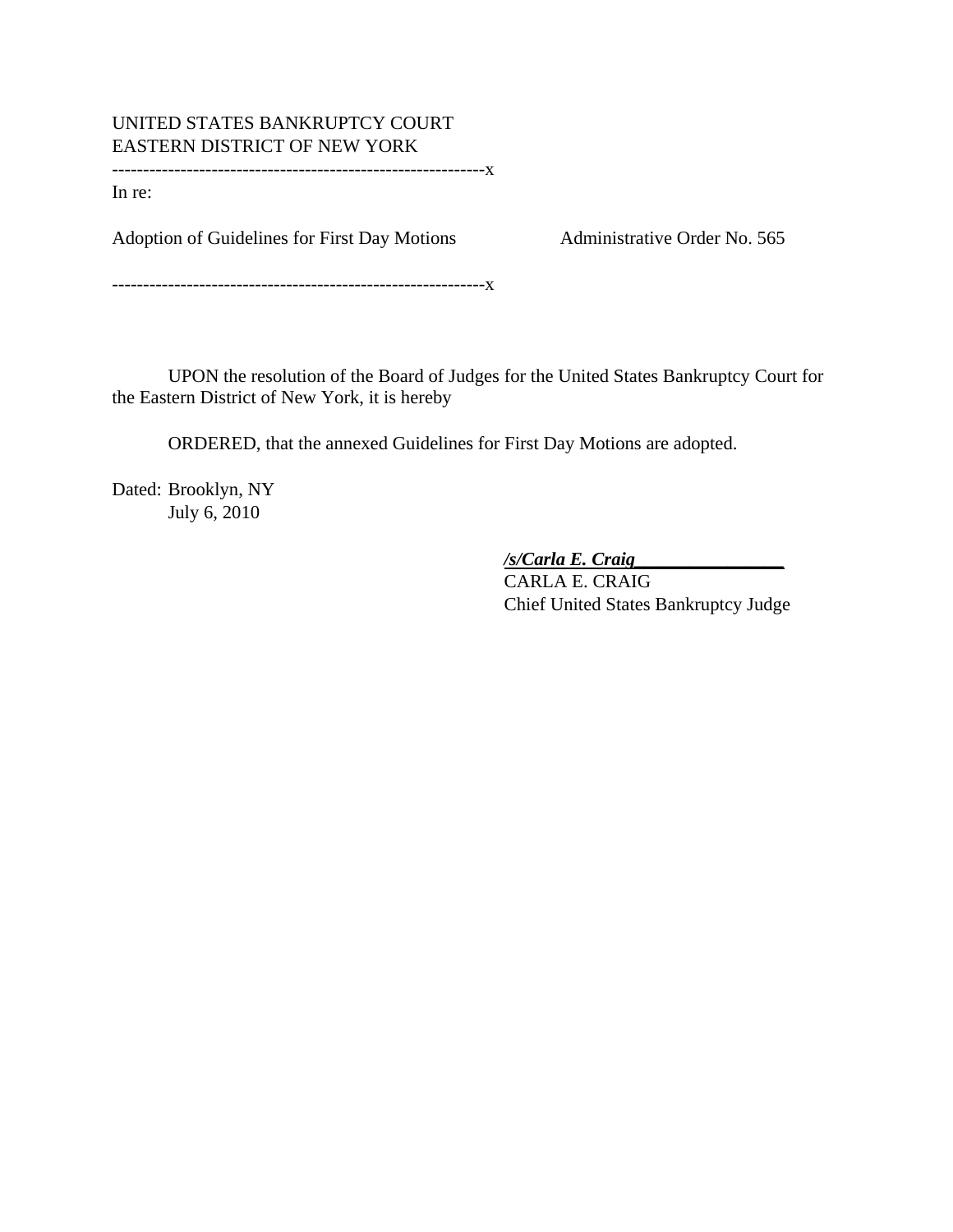# **GUIDELINES FOR FIRST DAY MOTIONS**

# **1. Statement of Purpose**

(a) The purpose of this document is to establish guidelines (the "**Guidelines**") for "first day" motions in business chapter 11 cases in the United States Bankruptcy Court for the Eastern District of New York (the "**Court**").

(b) The Guidelines are designed to help practitioners identify issues that typically are of concern to the Court where motions are brought before the Court shortly after the filing of a petition and to highlight such matters so that, among other things, determinations can be made, if necessary, on an expedited basis.

# **2. First Day Motions and Orders**

(a) "**First Day Orders**" are orders a Debtor seeks to have entered by the Court shortly after the filing of a petition. Generally, the purpose of First Day Orders is to address administrative matters, to facilitate the transition to debtor in possession status and to ensure that a Debtor's business and operations are stabilized. The request for a First Day Order should be made by motion (a "**First Day Motion**"), and a copy of the proposed First Day Order should be filed as an exhibit to the First Day Motion. The relief that may be granted by First Day Orders will depend upon the facts and circumstances of the case, the notice given and other related factors, and will take into account the needs of the Debtor and the rights of other parties in interest.

(b) While the Court recognizes the necessity and appropriateness of entertaining First Day Motions, only those motions seeking and appropriately requiring emergency relief will be heard on an expedited basis. Other motions may still be filed shortly after the filing of a petition, but they should seek relief at a future hearing in accordance with 11 U.S.C. §§ 101 *et seq.* (the "**Bankruptcy Code**"), the Federal Rules of Bankruptcy Procedure (the "**Bankruptcy Rules**") and the Local Bankruptcy Rules for the Eastern District of New York. The early filing of these motions will serve as useful guidance to the Court as to how the case may proceed.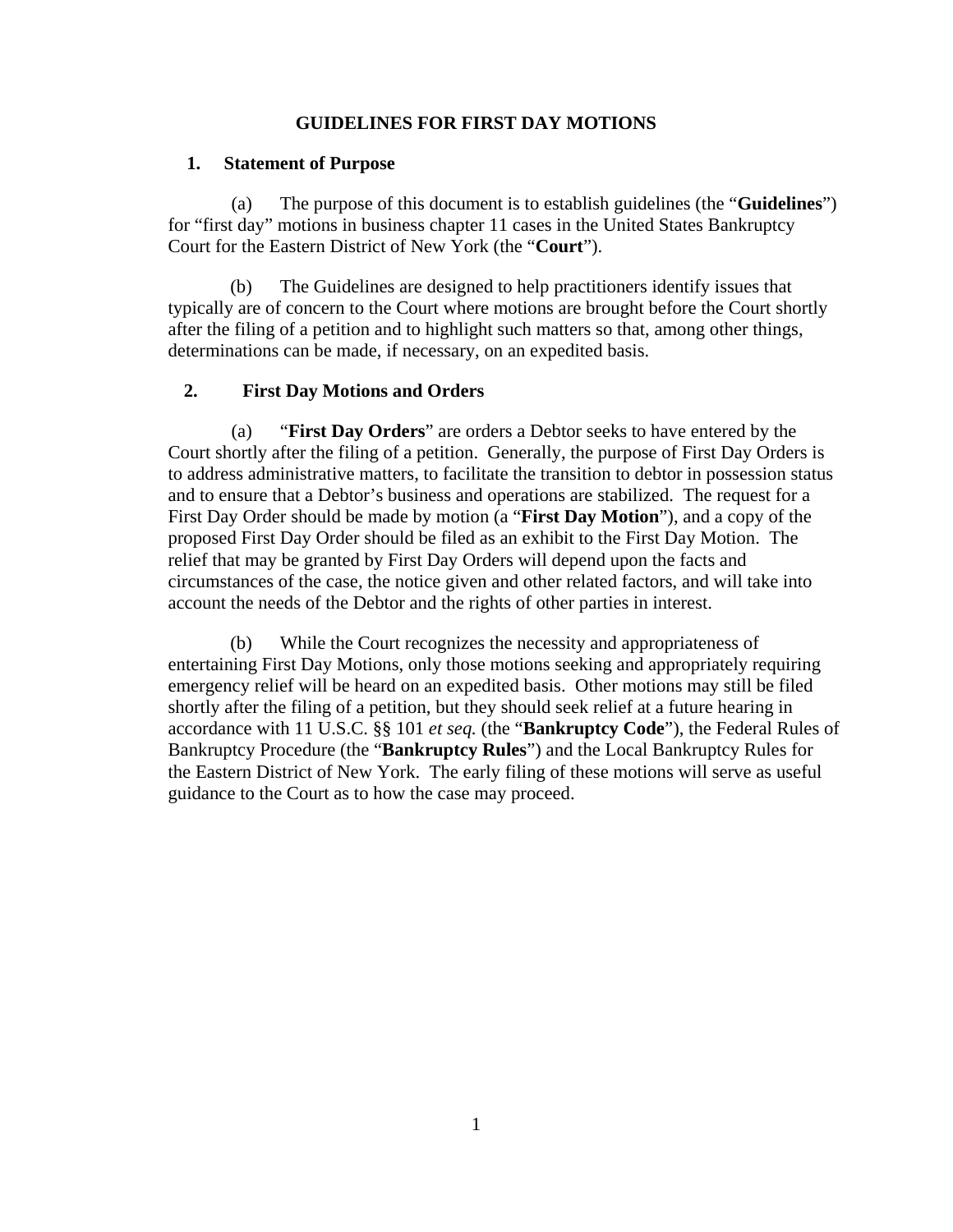# **3. Select First Day Motions and Orders**<sup>1</sup>

- (a) Joint Administration
- (b) Ministerial Matters

(i) This First Day Motion might request Court authorization to, among other things:

> (A) extend the time to file schedules of assets and liabilities and the statement of financial affairs (which ordinarily should not exceed sixty (60) days from the date of the filing of the petition);

> > (B) establish procedures for mailing matrix/mailing issues;

(C) waive the requirement to file a list of creditors in cases where a motion to retain a claims/noticing agent has been filed; and

(D) use prepetition business forms, including letterhead, checks, etc.

(ii) The relief listed above should, where sought, ordinarily be sought in a single omnibus motion.

(iii) This First Day Motion should not include requests to use prepetition bank accounts or waive the investment requirements of section 345 of the Bankruptcy Code, which are discussed below.

(c) Cash Collateral and Financing

 $\overline{a}$ 

 This First Day Motion should be brought in accordance with this Court's "Guidelines for Financing Motions" adopted pursuant to Administrative Order 558 dated April 15, 2010.

 $1$  This list does not preclude other relief from being sought on an expedited basis where necessary, and a Debtor is not required to seek all or any of the relief discussed herein. The inclusion of any item in this list should not be viewed or cited as justification for, or approval of, the legality or appropriateness of any such relief and does not guarantee that any or all of such relief will be granted.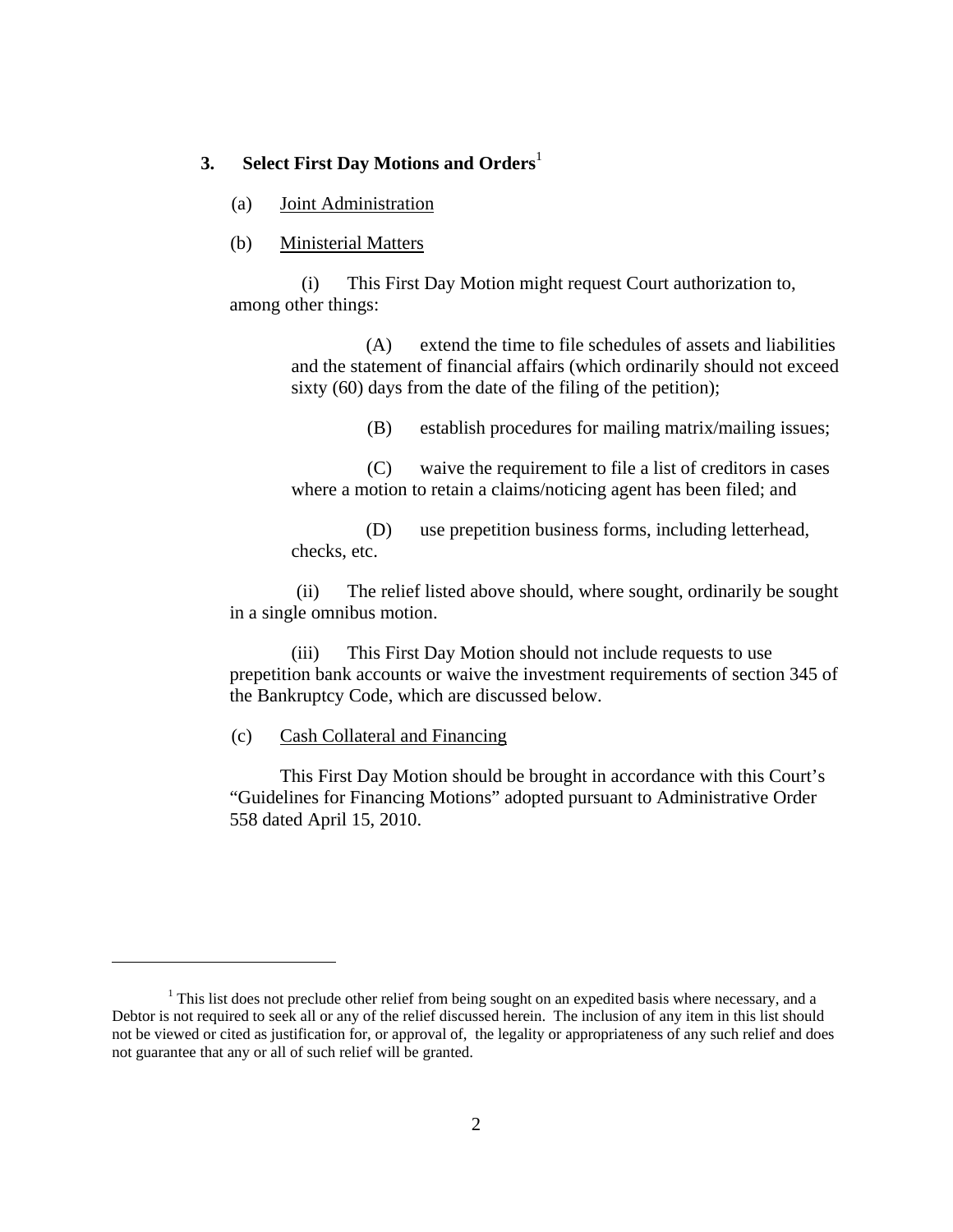#### (d) Cash Management Arrangements

(i) This First Day Motion should describe the proposed cash management system, including the rights and any procedures for the repayment of obligations incurred thereunder, and, in cases where money will be transferred between Debtors or from a Debtor to a non-debtor affiliate, give a business purpose for such transfers.

(ii) This First Day Motion should seek authorization (but not direction) for banks to follow the Debtor's instructions with respect to clearing checks, etc. The proposed First Day Order for this First Day Motion should also state that the banks are entitled to rely on the Debtor's representations as to which checks to clear.

(iii) This First Day Motion should not request relief that is inconsistent with the relief requested in connection with any debtor in possession financing and cash collateral motions.

#### (e) Prepetition Employee Compensation, Benefits and Business Expenses

(i) This First Day Motion should disclose the gross amounts to be paid per employee or for lower level employees, by employee group (*i.e.*, general job categories) and in the aggregate.

(ii) This First Day Motion should estimate by category (salaries, commissions, reimbursable business expenses, etc.) the aggregate amounts proposed to be paid.

(iii) This First Day Motion should state whether, and the extent to which, the claims proposed to be paid constitute priority claims under section 507 of the Bankruptcy Code ("**Priority Claims**") and, if such claims are not Priority Claims, this First Day Motion should explain why those claims should be afforded the treatment requested.

(iv) To the extent this First Day Motion requests Court authority to pay amounts in excess of the priority amount to any individual employees, a list of the names and position/job titles of all employees as to whom those excess payments will be made should be attached. The propriety of those requests will be considered on a case by case basis. There may be a need to present individual information confidentially in certain circumstances; however, the Court and the United States Trustee should receive this information (on a confidential basis where necessary).

(v) This First Day Motion should describe any relief that will be sought at a later hearing with respect to prepetition employee retention plans.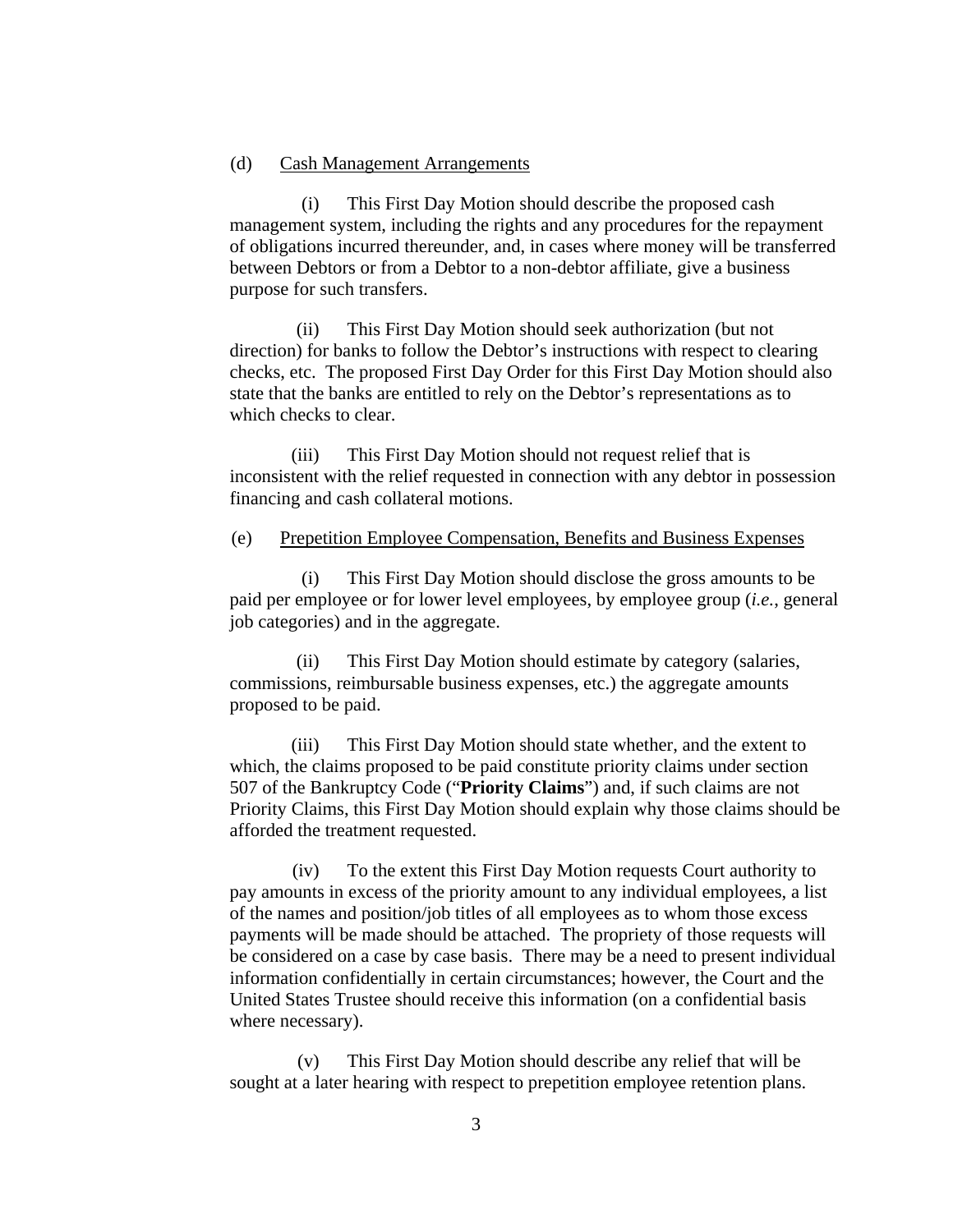#### (f) Critical Vendors

(i) This First Day Motion should ordinarily be brought as a single omnibus First Day Motion.

(ii) This First Day Motion and proposed First Day Order should identify, by category, the types of claims that the Debtor proposes to pay and should authorize specific non-cumulative capped amounts and describe the basis for the estimate of the expenditure. There may be a need to present vendor information confidentially in certain circumstances; however, the Court and the United States Trustee should receive this information (on a confidential basis where necessary).

(iii) This First Day Motion should state whether, and the extent to which, the prepetition claims proposed to be paid constitute (or are believed to constitute) claims under section 503(b)(9) of the Bankruptcy Code and, if such claims are not administrative expense claims, this First Day Motion should explain why those claims should be afforded the treatment requested.

#### (g) Customer Claims

(i) This First Day Motion might request Court authorization to, among other things, satisfy or honor prepetition obligations with respect to refunds of deposits, lay-away plans, rebates, customer programs, warranty claims, etc.

(ii) This First Day Motion and the related proposed First Day Order should (other than for claims such as warranties or rebates) specify a cap on the amount to be paid or honored per claimant and in the aggregate, and the basis for such cap. There may be a need to present customer information confidentially in certain circumstances; however, the Court and the United States Trustee should receive this information (on a confidential basis where necessary).

(iii) This First Day Motion should state whether, and the extent to which, the claims proposed to be paid constitute (or are believed to constitute) Priority Claims and, if such claims are not Priority Claims, this First Day Motion should explain why those claims should be afforded the treatment requested.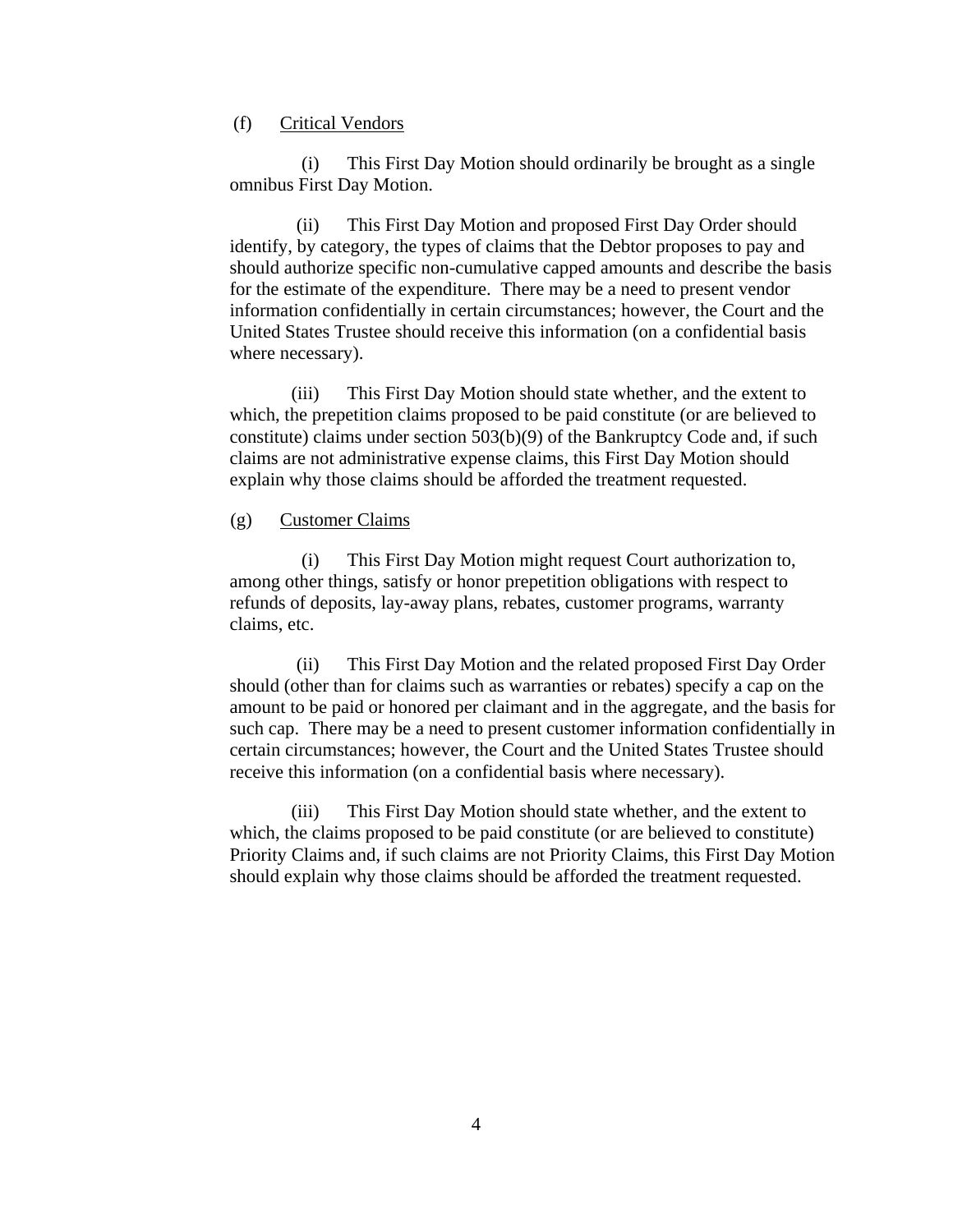#### (h) Prepetition Taxes

This First Day Motion should state whether, and the extent to which, the claims proposed to be paid constitute (or are believed to constitute) trust fund taxes, ad valorem taxes that result in liens and other taxes whose nonpayment gives rise to personal liability for officers, directors or employees, or other Priority Claims. If such claims are not Priority Claims, this First Day Motion should explain why those claims should be afforded the treatment requested.

#### (i) Investment Guidelines

(i) This First Day Motion should disclose:

(A) the approximate amount of funds that the Debtor proposes to invest outside the enumerated investments permitted under section 345(b) of the Bankruptcy Code;

(B) the proposed types of investment to be made; and

(C) whether the United States Trustee has approved the Debtor's proposed arrangements.

(ii) If the Debtor proposes to invest or deposit money in or with an entity that has not satisfied the requirements of section 345(b) of the Bankruptcy Code (a "**Non-Qualified Entity**"), this First Day Motion should explain why such an investment or deposit is preferred and, to the extent known, why the Non-Qualified Entity cannot or has not satisfied the requirements of section 345(b) of the Bankruptcy Code. A list of United States Trustee-approved depositaries for the Eastern District of New York can be found at www.usdoj.gov/ust/r02.

#### (j) Administrative Procedures

 This First Day Motion might request Court authorization to, among other things, establish a core service list and set omnibus hearing dates.

#### (k) Retention of Claims/Noticing Agent

 Where it is anticipated that more than 1,000 proofs of claim will be filed, the Debtor should retain a claims/noticing agent to receive mailed proofs of claim. In such cases, counsel should contact the Clerk's Office for procedures involving claims/noticing agents.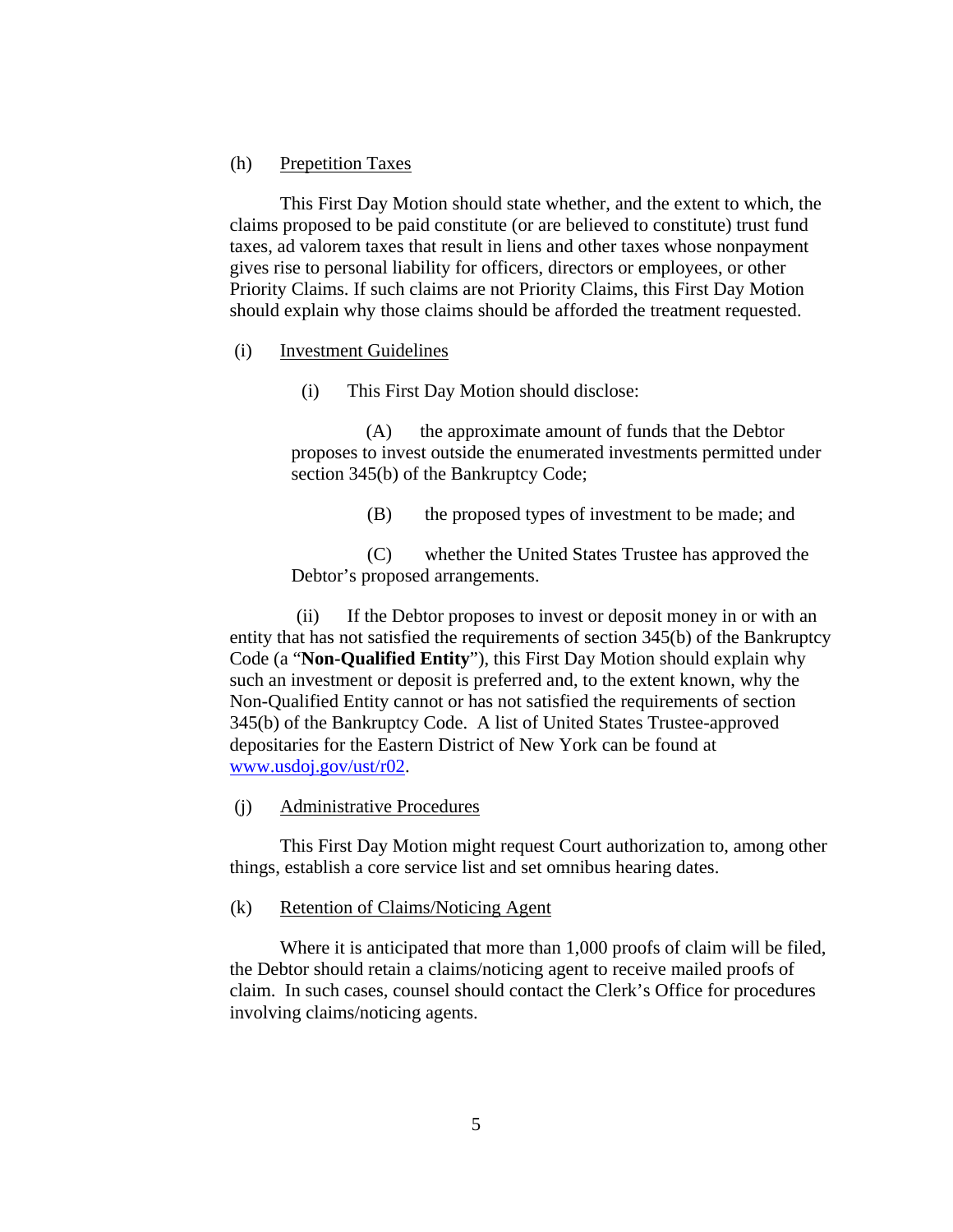#### (l) Restrictions on Certain Transfers

 This First Day Motion might request Court authorization to, among other things, restrict certain transfers of claims against, and equity interests in, the Debtor and establish procedures for notice of certain transfers of claims against, and equity interests in, the Debtor.

# **4. Extraordinary Relief**

(a) Any First Day Motion requesting the relief identified in Bankruptcy Rule 6003 prior to the expiry of the twenty-one (21) day period provided by Bankruptcy Rule 6003 will be considered a request for "**Extraordinary Relief**."

(b) If the Debtor requests any Extraordinary Relief, the First Day Motion, together with the omnibus affidavit or declaration, as applicable, should specifically state that Extraordinary Relief is sought and provide appropriate justification therefor, in accordance with E.D.N.Y. Local Bankruptcy Rule 9077-1.

(c) In connection with a request for Extraordinary Relief, the Court will consider, among other factors:

(i) the extent and adequacy of the notice provided;

(ii) whether only the minimal relief necessary is requested on an interim basis, with a broader final order to be submitted on notice;

(iii) whether an Official Committee of Unsecured Creditors appointed under section 1102 of the Bankruptcy Code (the "**Creditors' Committee**") or other parties in interest will have the ability to conduct an investigation and bring any appropriate proceedings related to the Extraordinary Relief (including, if relief is granted prior to any Creditors' Committee appointment, a motion to modify or prospectively vacate the relief granted, if appropriate); and

(iv) the urgency of the relief requested.

#### **5. Participation of the Creditors' Committee**

(a) Absent good cause shown, the Court will not grant an order approving final substantive relief with respect to any matter that is granted on an interim basis pursuant to a First Day Motion unless the Creditors' Committee is in place for at least seven (7) days before the motion is heard.

(b) Absent good cause shown, the Creditors' Committee should be in place for at least seven (7) days before the following motions are heard:

(i) Rejection of leases and executory contracts. Affected landlords and other direct counterparties should receive appropriate notice of any motion.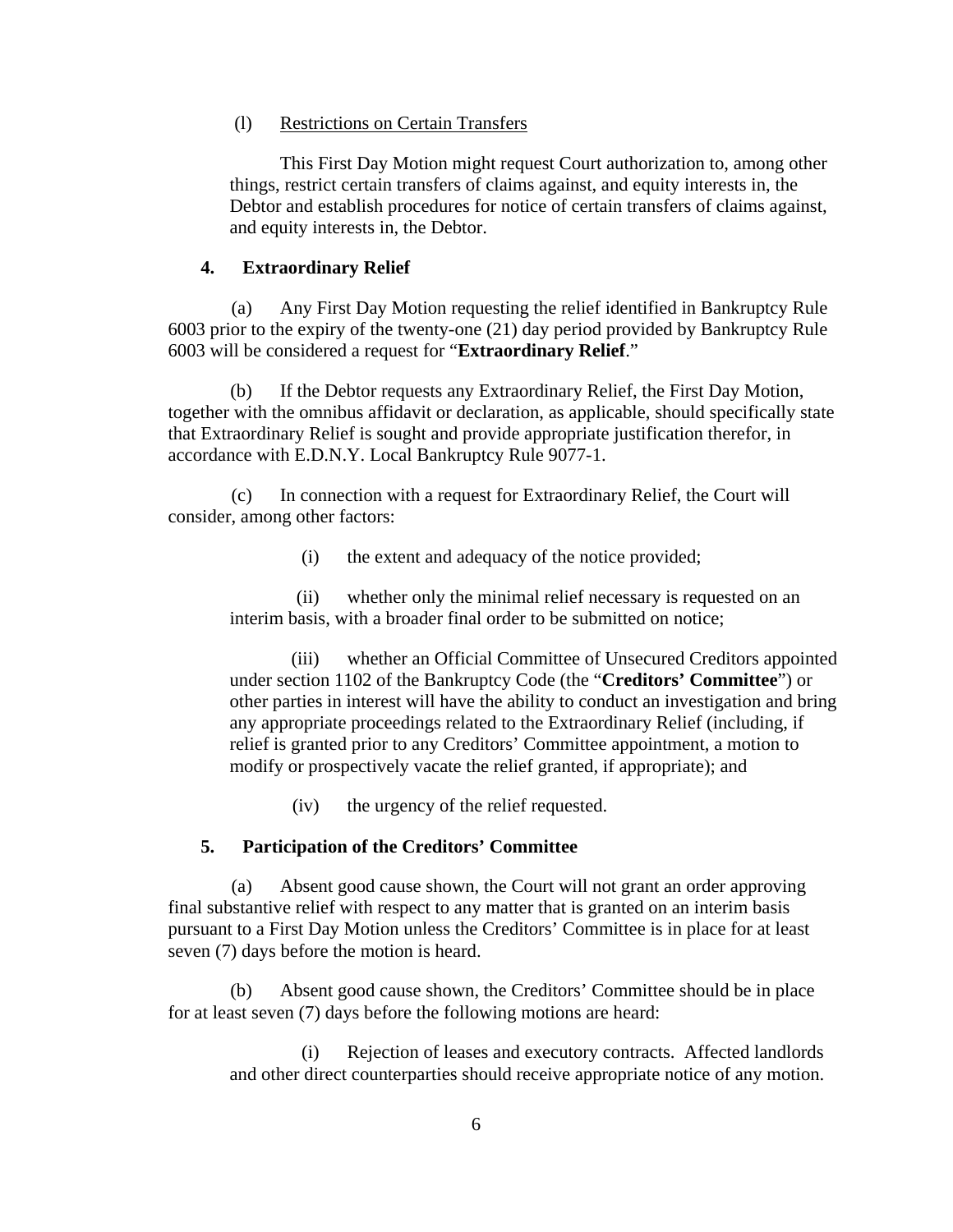(ii) Procedures establishing payment of interim compensation for retained professionals.

- (iii) Approval of severance and employee retention programs.
- (iv) Approval of the assumption of existing employment agreements.

#### **6. Background and Factual Support**

 A single omnibus affidavit or declaration (or, if necessary, a small number of affidavits or declarations) should include the necessary general background as well as specific factual support for each First Day Motion, as necessary. The relevant affidavit or declaration may expressly be incorporated by reference into each motion in place of a lengthy background section of First Day Motions and other motions filed in the case.

# **7. Notice of First Day Motions**

(a) An index (the "**Index**") of First Day Motions and proposed First Day Orders that includes a brief summary of the relief sought in each (which summary may be in chart form and should not generally exceed one (1) paragraph per Motion) should be prepared by the Debtor. The Index also should note which First Day Motions, if any, include a request for Extraordinary Relief. The Index should inform parties that the First Day Motions and proposed First Day Orders may be viewed on the Court's website (http://www.nyeb.uscourts.gov/) with a login and password to the Court's Public Access to Court Electronic Records and that copies can be obtained from the Debtor's counsel and/or the Debtor's noticing agent. The Index will make the hearing on the First Day Motions more efficient as well as provide additional notice to parties in interest.

(b) The Index and a binder of all First Day Motions and proposed First Day Orders should ordinarily be provided to the United States Trustee, any party with a security interest in substantially all of the Debtor's assets and, if appropriate, any unofficial committee at least one (1) business day prior to the filing of the petition.

(c) Once the petition is filed and the Debtor is notified of the scheduling of the hearing on the First Day Motions, the Index should immediately be sent to the United States Trustee, counsel to any party with a security interest in substantially all of the Debtor's assets, counsel to any other party adversely affected by the relief requested, and the holders of the twenty (20) largest unsecured claims against each Debtor, if not onerous in view of the number of Debtor entities, or if a consolidated list is filed, to the holders of the thirty (30) largest unsecured claims, by hand delivery, facsimile or email, along with a notice of the time and place of the hearing on the First Day Motions, in the manner best designed to give adequate notice under the circumstances. It is understood that email addresses and/or facsimile numbers for some creditors may not be known by the Debtor at that time, and that such parties may not receive actual notice of the hearing.

(d) Whenever practicable, a list of email addresses for the Debtor, counsel to the Debtor, counsel to any party with a security interest in substantially all of the